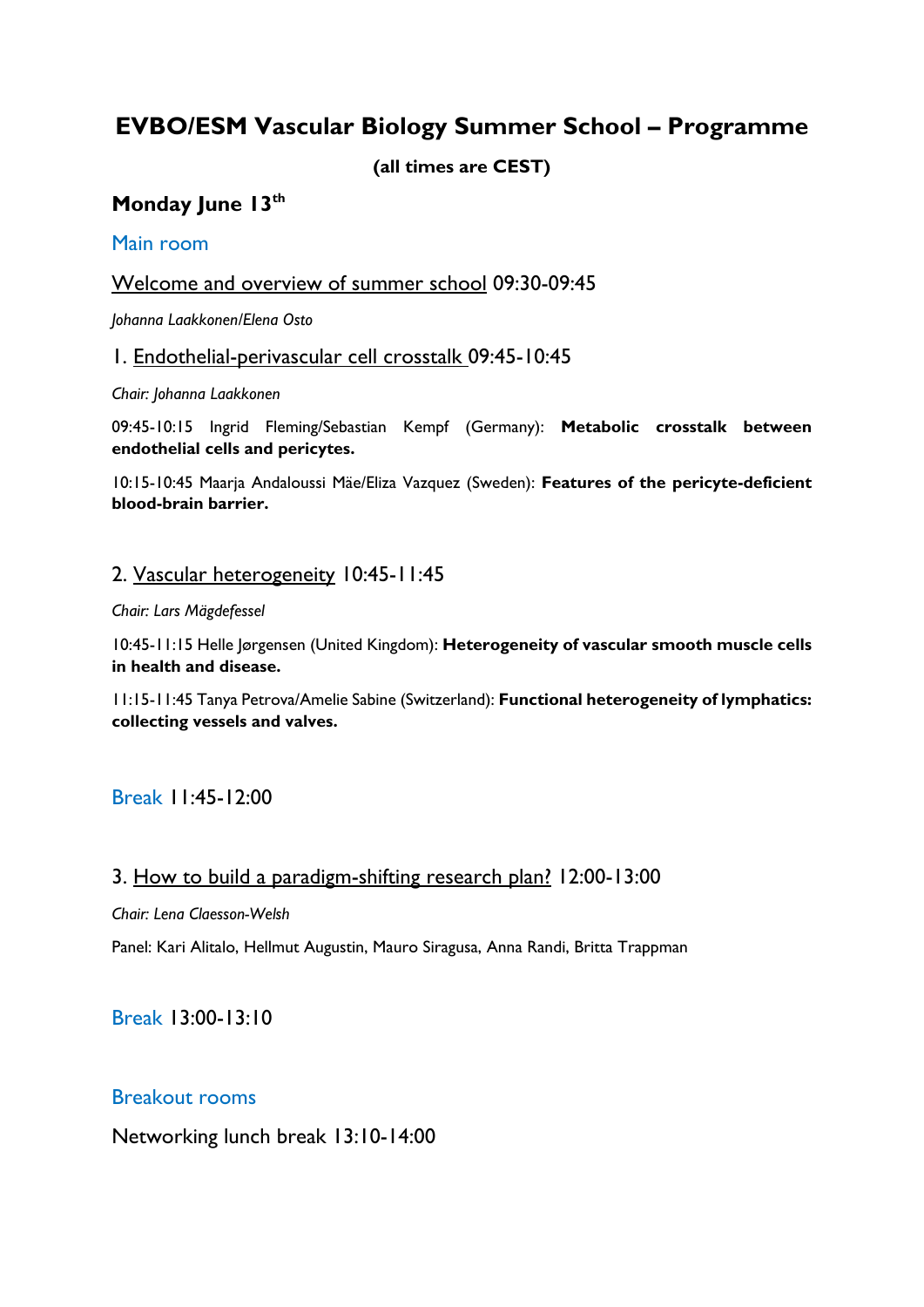#### Main room

#### 4. Flash talks I 14:00-14:50

*Chair: Henning Morawietz*

## Break 14:50-15:00

## 5. Flash talks II 15:00-15:50

*Chair: Elena Osto*

# 15:50-16:00 Votes from students via PollEv/Votes from Organizers via email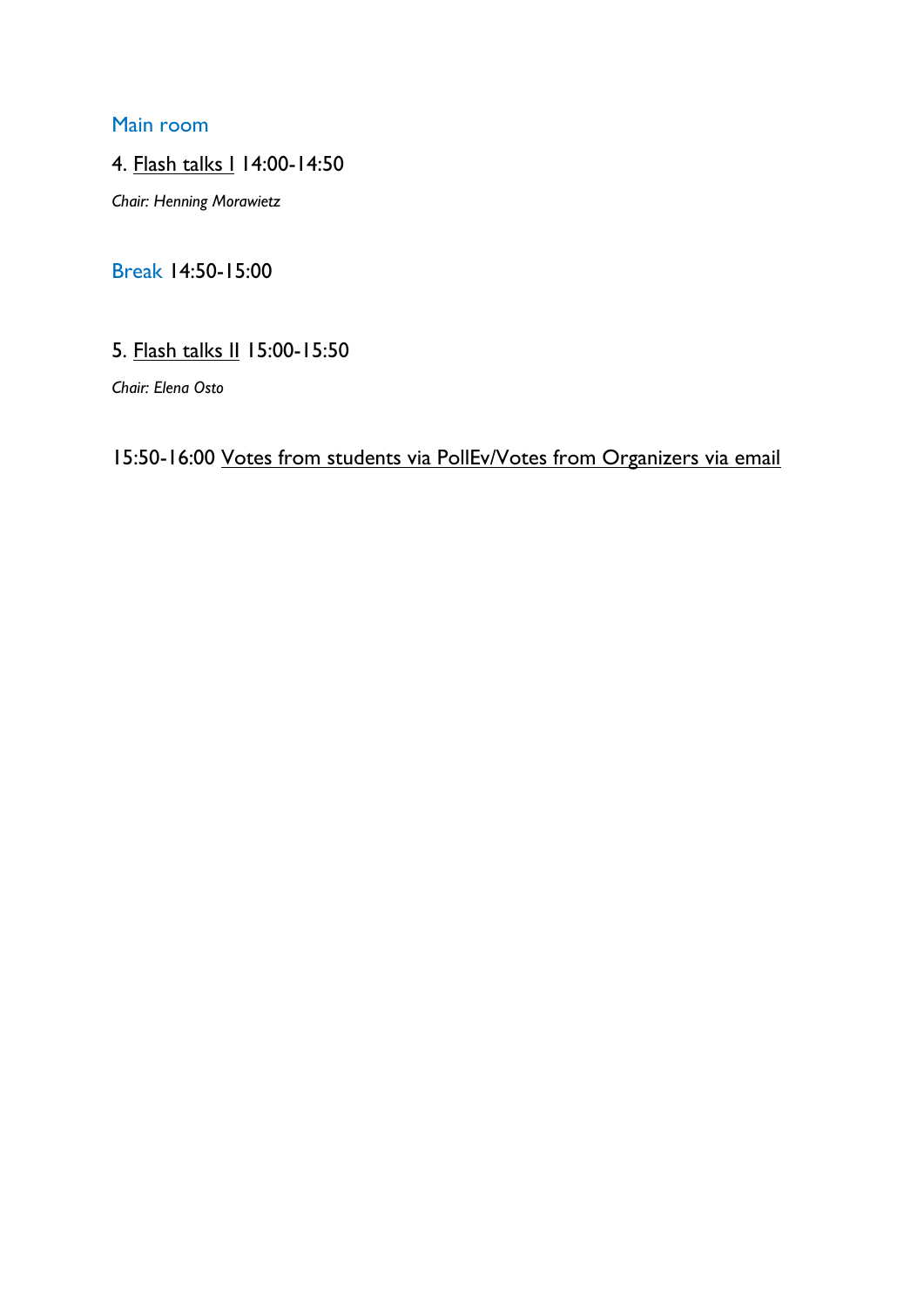## **Tuesday June 14th**

#### Main room

#### 6. Mechanotransduction 09:30-10:30

*Chair: Henning Morawietz*

09:30-10:00 Stefan Offermanns/Guozheng Liang (Germany): **Endothelial mechanosignaling – relevance for diapedesis and EndMT.**

10:00-10:30 Paul Evans (United Kingdom): **tba.**

#### 7. Emerging fields and technologies in vascular biology 10:30-11:30

*Chair: Mauro Siragusa*

10:30-11:00 Ankit Sinha (Germany): **scProteomics**

11:00-11:30 Axel Klaesson (Navinci Diagnostics AB, Sweden): **Introduction to Navinci proximity ligation assay technology for highly specific detection of proteins, protein interactions and protein modifications in tissue and cell samples.**

Break 11:30-11:45

#### Breakout rooms

#### 8. "Speed dating with a PI" 11:45-13:00

*Chair: Elena Osto*

"Dates":

**Sr PIs:** Jaap van Buul (Netherlands), Ingrid Fleming (Germany), Lena Claesson-Welsh (Sweden), Henning Morawietz (Germany), Kari Alitalo (Finland), Ferdinand Le Noble (Germany), Mariona Graupera (Spain), Elena Osto (Switzerland), Anna Dimberg (Sweden), Elizabeth Jones (Belgium), Minna Kaikkonen-Määttä (Finland), Eszter Farkas (Hungary).

**Jr PIs:** Eloi Montanez (Spain), Mauro Siragusa (Germany), Anjali Kusumbe (United Kingdom), Guillermo Luxan (Germany), Joanna Kalucka (Denmark).

Break 13:00-13:10

#### Breakout rooms

Networking lunch break 13:10-14:00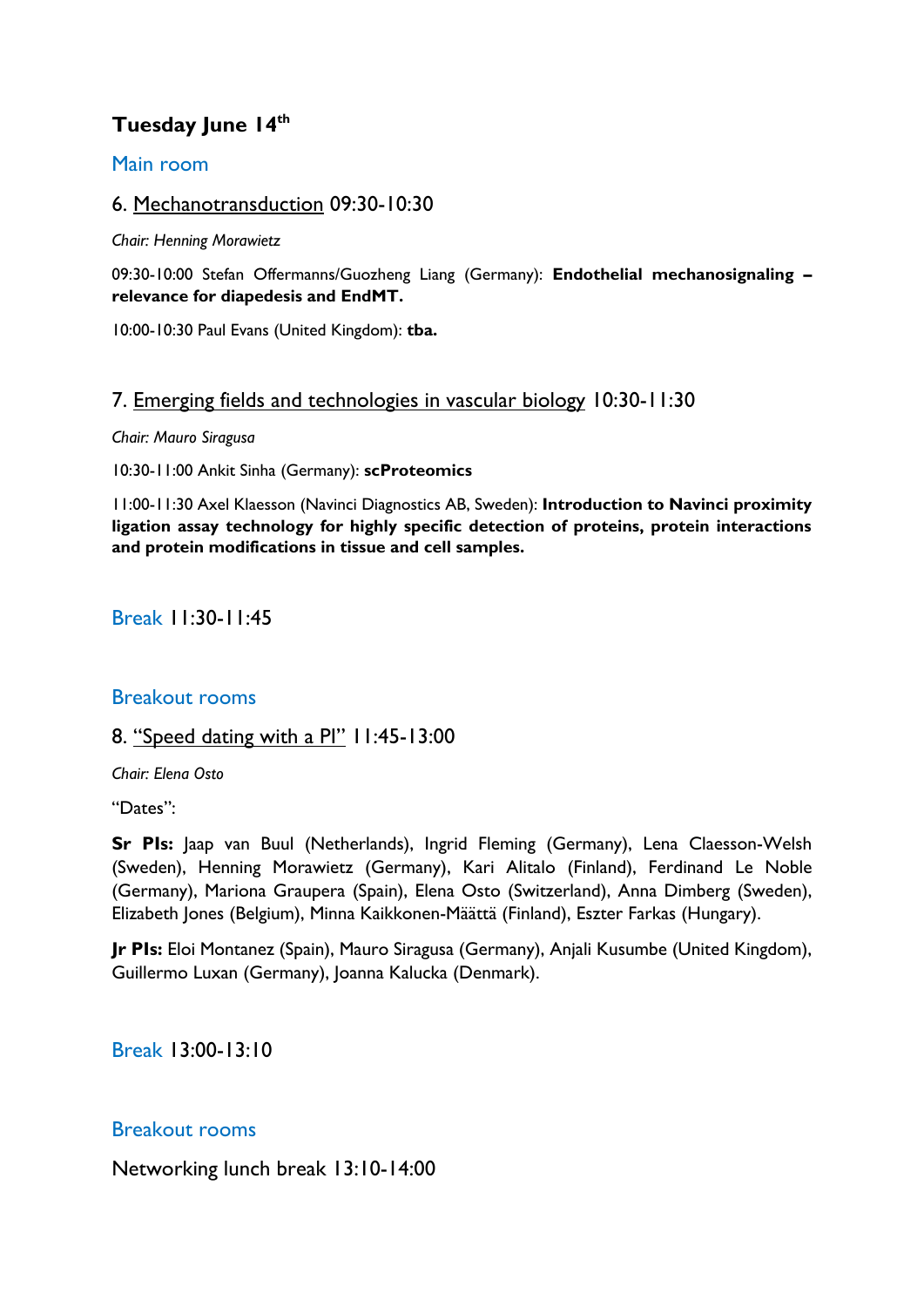#### Main room

#### 9. Flash talks III 14:00-14:50

*Chair: Johanna Laakkonen*

## Break 14:50-15:00

## 10. Flash talks IV 15:00-15:50

*Chair: Lars Mägdefessel*

## 15:50-16:00 Votes from students via PollEv/Votes from Organizers via email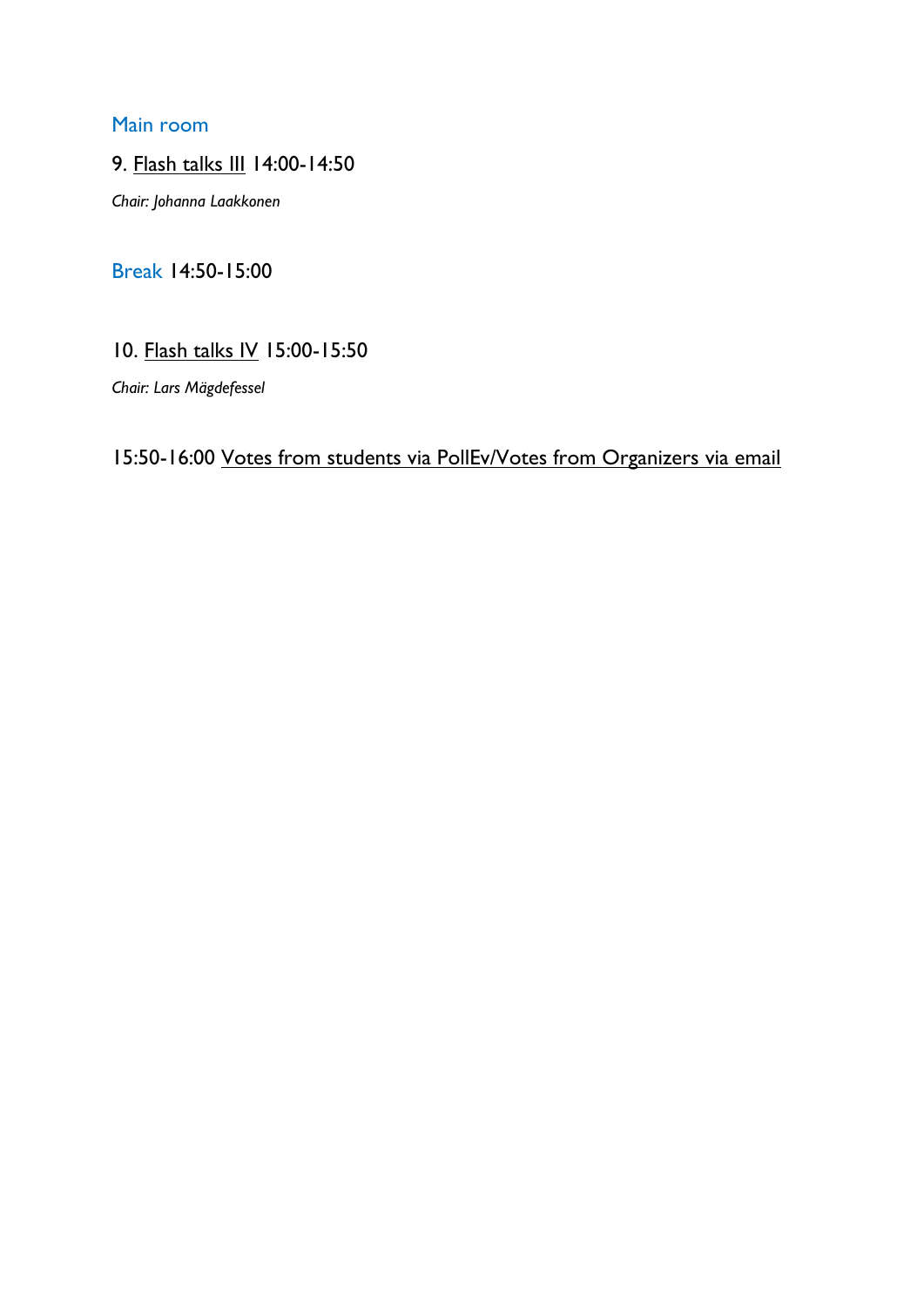### **Wednesday June 15th**

#### Main room

#### 11. Vascular disease I 09:30-10:30

*Chair: Elena Osto*

09:30-10:00 Eszter Farkas (Hungary): **Autoregulatory failure in acute brain injury.**

10:00-10:30 Rosa Maria Bruno (France): **Micro- and Macrovascular crosstalk in vascular ageing.**

#### 12. Vascular disease II 10:30-11:30

*Chair:* Eszter Farkas

10:30-11:00 Manuel Mayr/Kaloyan Takov (United Kingdom): **Combining RNA and Protein Biomarkers to Inform Prognostication in COVID-19 Patients Admitted to Intensive Care.**

11:00 -11:30 Judith Sluimer/ Kim van Kuijk (Netherlands): **Ins & outs about vascular fibroblasts.**

#### Break 11:30-11:45

#### 13. "I've got my PhD!! ... what now??" 11:45-13:00

*Chair: Mauro Siragusa*

Panel: Mariona Graupera (Josep Carreras Leukaemia Research Institute, Spain), Nina Siragusa (Merck, Germany), Brunella Cristofaro (Sanofi, France), Johan Dixelius (Uppsala University Grant Office, Sweden), Jeremy Pearson (British Heart Foundation), Tomasz Guzik (Cardiovascular Research).

Break 13:00-13:10

Breakout rooms

Networking lunch break 13:10-14:00